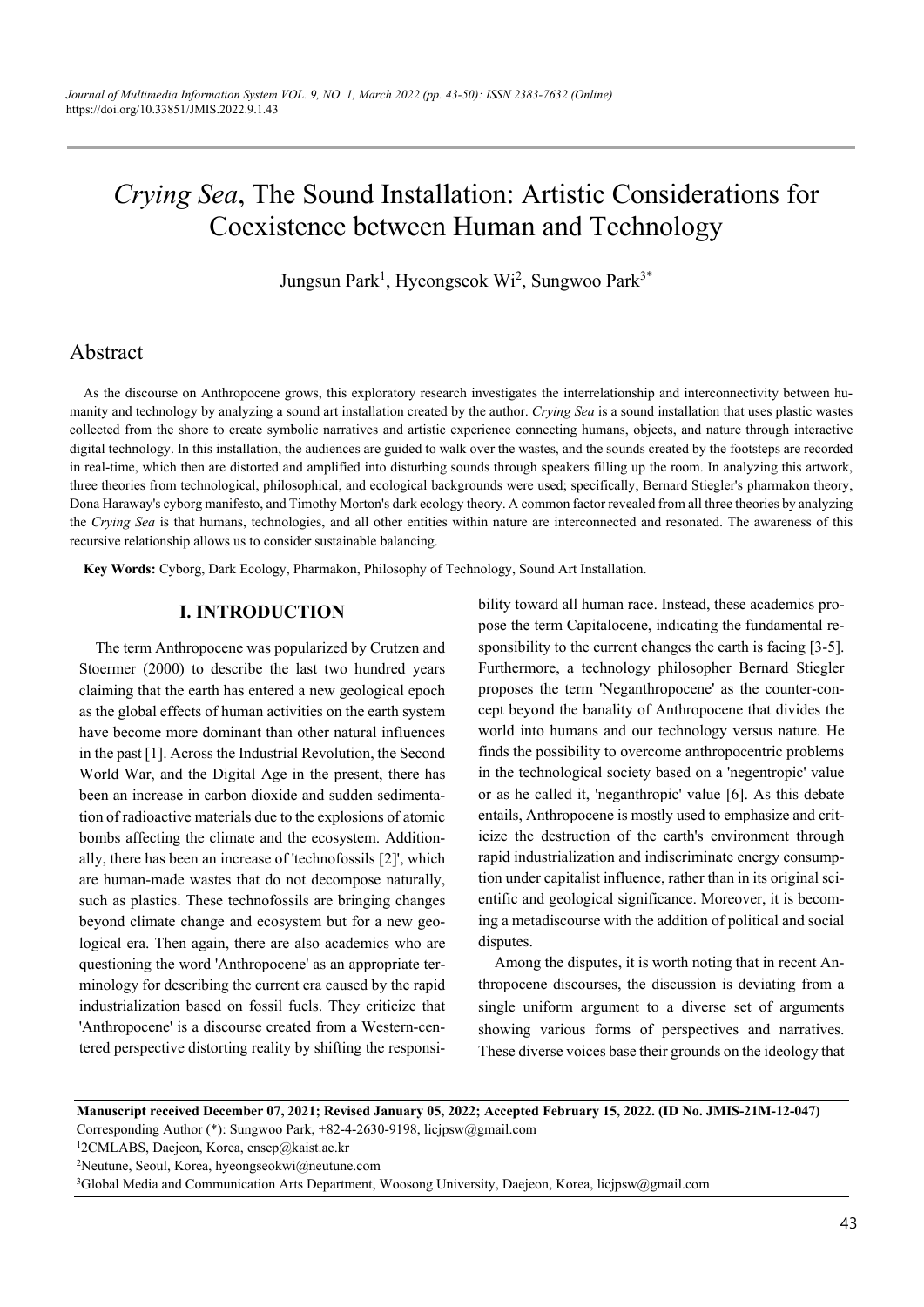we need to move from nature versus humankinds, such as an environmental ideology of rejecting technology and returning to nature or objectifying clichéd images of nature as something aloof. Some even point out that we should not stay within the boundary of environmental activities but instead have to change the ways of production and consumption. Moreover, these anthropocentric arguments are expanding to the fields of arts and philosophy. For example, many artists, writers, and performers have tried various experimental artworks and movements to further examine this particular ecological epoch. Some of them have been able to successfully provide invaluable ideas for coexistence between urbanization, technology, and ecology [7]. On the other hand, some conceive our communities and societies as being made up of multiple species and people out of the centrality of humans [8,9]. Ultimately, they delve into the exploration of human relationships with the nonhuman, and thus, challenge the technology/nature or human/nature dichotomy. Besides, in the current pandemic situation where viruses threaten our daily lives, the philosopher Slavoj Zizek emphasizes a true awareness, saying that we need to think philosophically about the structures of pandemic fatigue and how society works [10]. Hans Rosling, the author of *Factfullness*, also states that we must change the way we see the world while coping with the crisis, indicating cognitive problems induced by our irrational instincts [11]. While these artistic and philosophical approaches provide no practical or feasible solutions, the exploratory disputes from different fields have the potential to broaden the perspectives and the possibility of solutions to the debate. In other words, the crisis that humanity and the environment face today require a more drastic troubleshooting and subversive grounds for breaking away from existing paradigms. Among various ways to explore the crisis, these philosophical and artistic approaches may be an appropriate way to expose and question issues of the Anthropocene.

Therefore, this research discusses how humanity interacts with the geosystem through technology and how they relate to each other through art pieces as an empirical study. To explore the interrelationship and the interconnectivity between humans, technology, and nature from the aspect of art, this paper first introduces the sound art installation including how it interacts with the audiences, then briefly explains how it was technically implemented, and finally investigates the connection between the sound artwork from three philosophical perspectives. The philosophical perspectives include a pharmakon view from a technology philosopher Bernard Stiegler, a cyborg view from a technoscientist Donna Haraway, and a dark ecology view from a philosopher Timothy Morton. These three views are theories that show more controversial and subversive insight-raising narratives about the Anthropocene era from a philosophical, technological, and ecological perspective than any other

natural science or socio-political perspective. Based on these theories, this research analyzes the sound installation and explores the artistic metaphors of the relationship between human, environment, technology, and its byproducts.

# **II.** *CRYING SEA***, INTERACTIVE SOUND INSTAALTION USING MARINE WASTE**

*Crying Sea* (2017) created by Jungsun Park is an interactive sound installation in which marine plastic wastes from the Jeju Sea in South Korea are collected and arranged on the floor of the exhibition hall situated near the waste collection point. The audiences are guided to walk over the wastes, and the sounds created by the footsteps are recorded in real-time, which then are distorted and amplified into disturbing sounds through speakers filling up the room. In this installation, the audiences physically experience the wastes hearing the peculiar sounds with every step they take over the marine plastic wastes (Fig. 1). For the implementation of real-time interaction with the audience, the sound created when stepping onto the plastic wastes are recorded and processed through a computer program. During the computer processing, resonance-like sounds are symbolically used to distort and amplify the plastic crushing sounds into low-frequency reverberation in order to represent a crying sound of a sea.

This installation can be argued as an interactive artwork for exploring the Anthropocene era in several aspects: 1) it ignites a discourse on plastic wastes, 2) it provides a narrative connection between the audiences, wastes, and the sea through digital technology and 3) it experientially induces a change in thinking and behavior of the audiences. *Crying Sea* uses the plastic wastes collected from a shore near the exhibition site as a primary symbolic material (Fig. 2). These wastes are a representative byproduct of technological



Fig. 1. *Crying Sea* using marine plastic waste and interactive sound technology. (Exhibited at Jeju museum of art from December 22, 2017 to March 4, 2018), videos of *Crying Sea* are Available Online at https://www.parkjungsun.com/crying-sea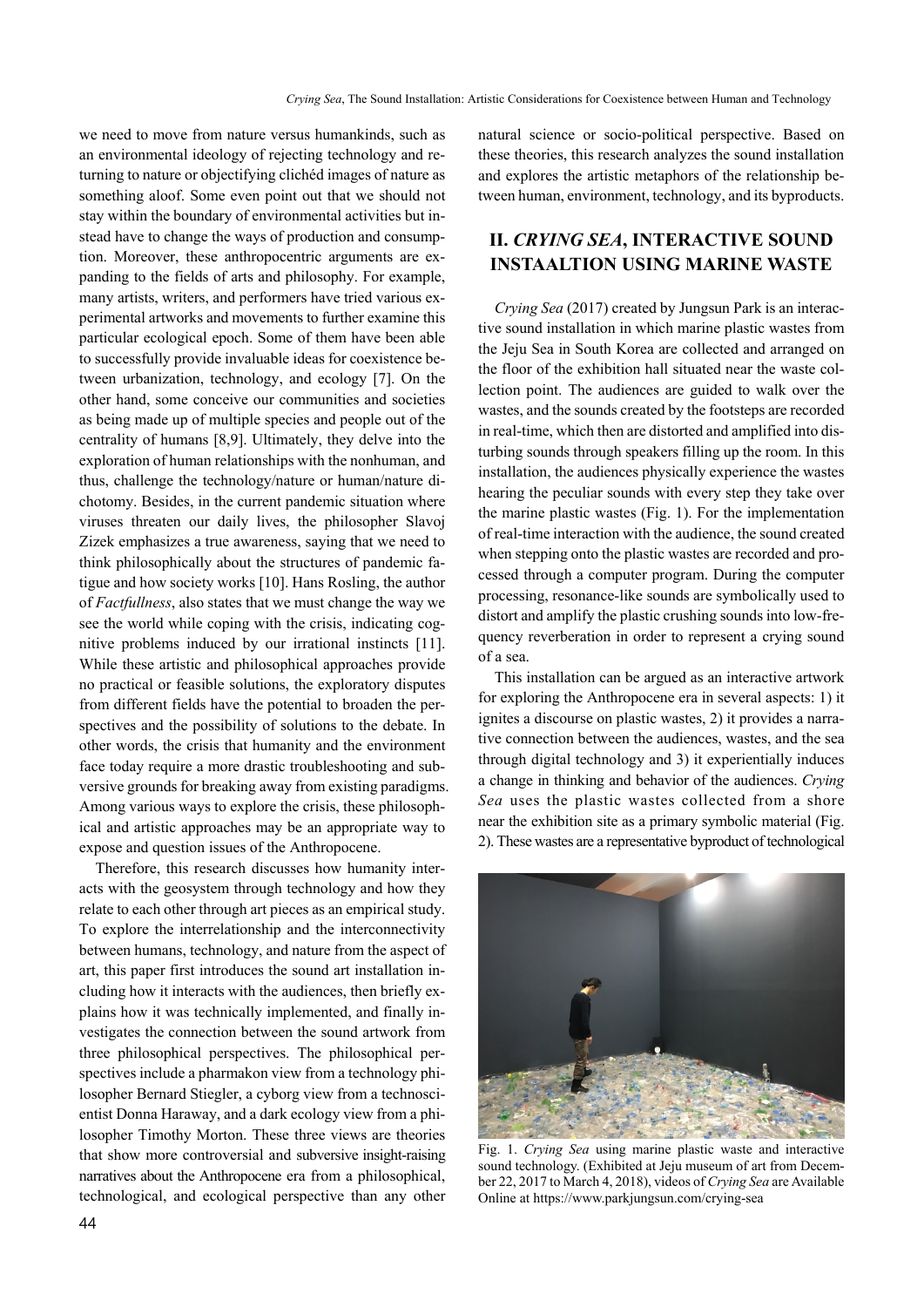*Journal of Multimedia Information System VOL. 9, NO. 1, March 2022 (pp. 43-50): ISSN 2383-7632 (Online)* https://doi.org/10.33851/JMIS.2022.9.1.43



Fig. 2. Plastic wastes collected from a shore near the Jeju Museum Of Art.

development after industrialization. Plastics were created in the early 20th century in order to replace the expensive natural substances. It is one of the 'most used substances in the world [12],' and most of these produced plastics since its invention remains in the landfills of the Earth because they rarely decompose naturally. It is not surprising to hear that the accumulation of these wastes will create a unique stratum within 4.5 billion years. However, some artists and scientists have focused their exploration around the artistic and philosophical expandability of the anthropocentric argument regarding plastics, such as by creating (or finding) plastic stones and plastic organs. For example, 'Plastiglomerate' is a term for mineral assemblages that have been formed of beach sediment and melted plastic debris by bonfires. These assemblages were notably collected and investigated by oceanographer Charles Moore, Geologist Patricia Corcoran, and artist Kelly Jazvac [13]. Moreover, the plastiglomerates may be considered as a marker of the Anthropocene, as the investigators suggested, and yet, could also be seen as artistically inspiring ready-made sculptures. Further to this, another visual artist, Pinar Yoldas, has presented a speculative design project titled 'Ecosystem of Excess,' which depicts an artistic imagination of biological ecosystems for post-anthropocentric creatures, which was intended to detect and digest plastics [14,15].

In the sound installation, *Crying Sea*, disposable plastic bottles filling up the exhibition floor enforces audiences to physically experience the problem of global environmental pollution right before their eyes. As the audiences physically experience the plastic wastes by stepping on them, they also audibly experience the plastic wastes hearing the sound created through interactive digital technology. This audiovisual and textural interaction with the plastic wastes connects the audiences, the wastes, and the sea into one narrative. Through the process, the work allows the audiences to become aware that the marine plastic pollution or the global crisis is not irrelevant to themselves and that everything is connected and has a circular causality. This increased awareness may transform the reasoning of the audiences causing behavioral changes such as altering the life patterns of using and throwing away plastic. These experiential awakenings through artworks hold immense potential for igniting changes at individual levels.

# **III. INTERRELATIONSHIP BETWEEN HUMANS, TECHNOLOGY, AND NATURE**

#### **3.1. Pharmakon View, is Plastic Poison or Medicine?**

Plastic problems have been regularly raised since, but plastic use is not something that can be eliminated or reduced easily. Plastic has become too widespread, too daily, and too connected to our lives. The numerous amounts of plastic produced, ironically, shows its high convenience and economic efficiency. As a byproduct of technological and industrial society, plastics have both pros and cons simultaneously. Technology philosopher Bernard Stiegler claims that the relationship between technology and humankind also has a pharmakon property and has both positive and negative attributes [16]. In this chapter, the entirety of the relationship between plastic and human is expanded from a technological perspective in order to examine technology and the byproducts, and their relationships with their creator, humankind.

The concept of milieu with an original meaning of one's environment or surroundings is officially mentioned in Georges Canguilhem's "The Living and Its Milieu, [17]" referring not only to the external (technical) environment but also the relationship of circumstance and conditions connected to organisms. Subsequently, a technology philosopher Gilbert Simondon provides the concept of associated milieu that expands the preexisting concept of milieu to the relationship with the technological objects [18,19], in which the subjects of the technology, the objects, and the environment all go through a psychic and collective transduction to associate, adjust, and coevolve into a transindividual relationship [20]. According to Simondon, the technological objects are not merely humanity's tools, as the technics cannot be defined as a means. Instead, they are the expressive medium and symbols of the transindividual relationship and have coexistence with humans [18]. Canguilhem and Simondon's technological milieu and the perspective of the relationship with humans are adopted by Stiegler, where he demonstrates 'that technics invent human beings and human beings invent technics' [21] and interprets that the invention of a technological object is identical to inventing a new 'relationship' between human and the technological object. As can be seen, Canguilhem to Simongdong to Stigler, many philosophers have actively considered the technology, which has been relatively excluded from the discussion of philosophy, and have explored the coexistence and symbiotic relationship with humans.

Stiegler especially interprets the milieu properties and relationship between humanity and technology as a pharmakon property, in which 'a poison may act as a medicine, but would also simultaneously strengthen the dependency on the poison, in which the user may not release him or herself from it' [16,22,23]. Depending on how it is used, the poison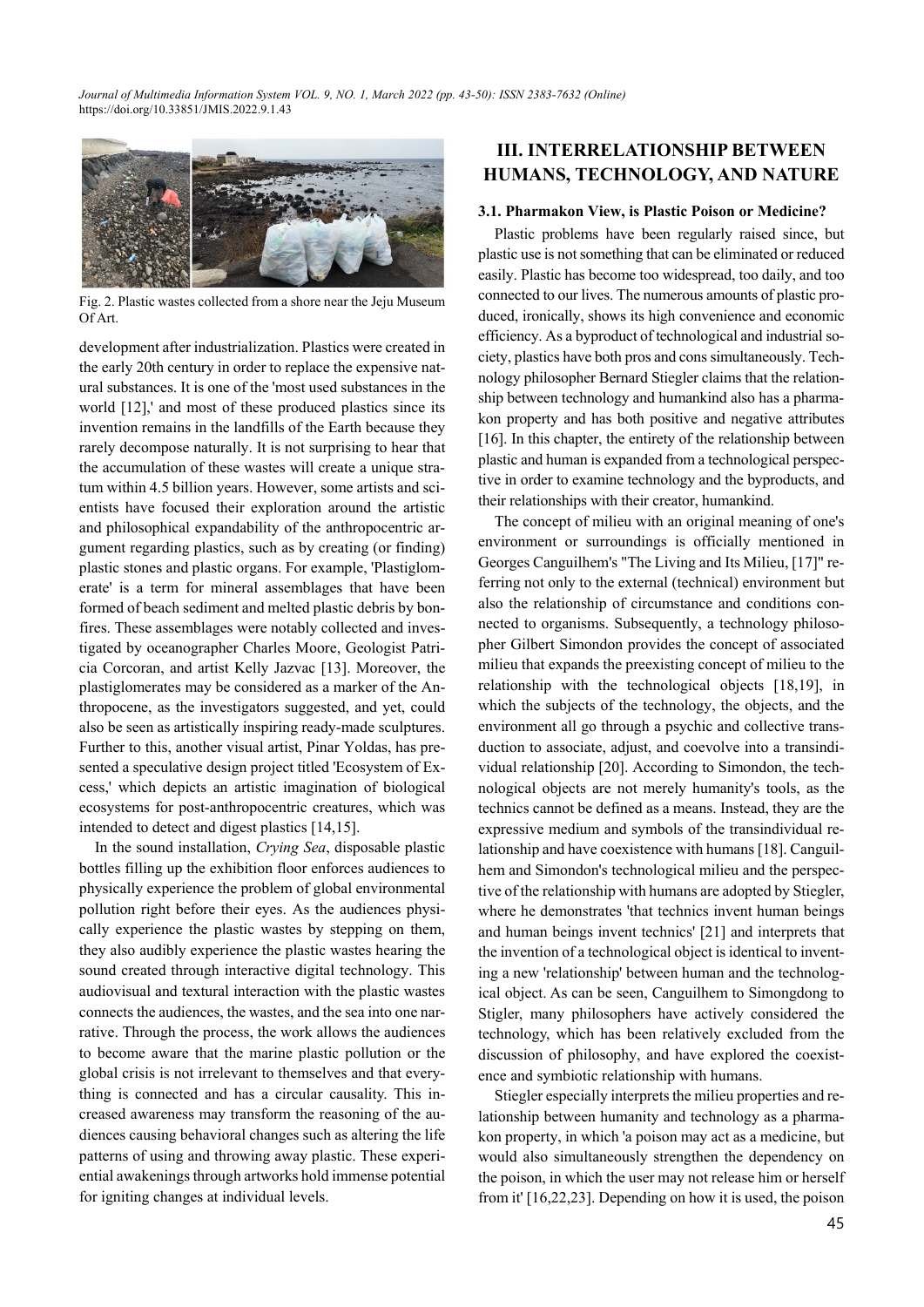may become the medicine, and the medicine may become the poison and may have benefits as well as malaise. Stiegler points out that humans are, at the basis, flawed existences, and have to supplement those through technology and tools – in other words, a prosthetic being. However, he also states that these technologies and tools, especially the byproducts after industrial Capitalism, will cause threats to humanity's existence if not using its pharmakonic property to turn them into medicine [16]. The digital technologies such as the internet, artificial intelligence, and algorithms discussed by Stiegler in the 'Automatic Society,' and the previously discussed Anthropocene and plastic problems may be seen as examples of how we should think of the pharmakonic technological objects in the milieu environment in which people and technology coalesce together.

The work *Crying Sea* recontextualizes the pharmakonic identity of plastic as both good and bad by collecting the plastic wastes that endangers the marine ecosystem and using it in an art piece. Recontextualization here does not refer to recycling in the perspective of production and consumption such as companies using discarded plastic to produce sneakers, clothes, or car parts, but to illuminate the narrative and history in an object in a new perspective. *Crying Sea* narrates the process of the plastic being thrown away by people, being placed into the museum, only to be stepped on by the subject again, creating a responsive reverberation. A plastic bottle may change its identity from a useful item to a trash, and even to an artistic work, depending on where it is put, and what relation it holds with the person. *Crying Sea* surpasses the black and white perspective of the plastic wastes and allows plastic wastes to become a transindividual item that create a pharmakonic multi-layer and complex narration according to the aspects of the relationship.

#### **3.2. Cyborg View, Resonating Technology and Narrative**

A technoscience scholar Donna Haraway has published two manifestos, one regarding the concept of cyborgs and the other of companion species, "A Cyborg Manifesto" and "The Companion Species Manifesto'' respectively. In two manifestos, Haraway proposes that both cyborgs and companion species are hybrid identities due to fragmenting border between categories such as the organic and the technological, the human and the nonhuman, the living and the nonliving, the substance and the nonsubstance. In "A Cyborg Manifesto", Haraway defines a cyborg as a hybrid of machine and organism, a cybernetic organism related to telecommunication sciences, and focuses on subjects that are restructured to technological beings. In contrast, in "The Companion Species Manifesto," she focuses on the coevolutionary relationship between humans and organisms, especially between different species, through a 'companioning' sense [24, 25]. These concepts of cyborgs or companion species by Haraway differs from ecologism, which focuses mainly on regulating nature and restoring the order, or from anthropocentricism, which normalizes the idea that humans and purebloods are superior. They are also clearly different from the critical views of technology that state technology is only a tool for human convenience and should be discarded once it poses a problem and revert to an organismic life. Haraway instead states that technology has shown its capability to create hybrids for humanity's 'worldly' survival and that it is an important bridge to the future of cyborg society. To Haraway, technoscience is not an exclusive property for humans, for all novel formations and arrangement activities surpass the boundaries between humans and nonhumans [26]. In other words, the core of these 'cyborg views' can be seen as 'relationing' between entities beyond status and categorization, from humans to machines, animals, plants, living, nonliving, and even artificial objects.

Likewise, *Crying Sea*, uses digital technology to form a new relationship between the plastic wastes and the audiences. By rearranging the plastic bottles commonly regarded as an environmental hazard into a new context in the art exhibit, the audiences become aware of the history of their plastic consumption and consumer capitalism inherent in the plastic bottles. The experience is amplified through an integration of digital technology, which records the sounds that the audiences make (plastic crumbling under their feet), distorts the noise, and plays the processed sound back to audiences. Through this process of hearing the sounds caused by their actions, the audiences can symbolically experience the sound of *Crying Sea* creating a narrative imagination which is crucial for maximizing artistic experiences. This artwork is not intended to provide a concept of junk art, an art that uses garbage to create art pieces or to caution the audience about the use of plastic or enlighten them of recycling. Rather, assisted by the technology, the dumped plastics are recreated as objects that contain energy and message of the sea. It is a metaphor that humans, objects, and nature are connected and that it is an endless cycle. Moreover, like a cybernetic organism, it uses technology to listen to objects and interact with them, leading to a novel relationship between the beings.

#### **3.3. Dark Ecology and Artistic Practice**

A theorist, Timothy Morton, claims that 'nature' as something over 'there' is unnecessary in ecological reasoning. The ecological reasoning surpasses being used in the context of nature or environmentalism and is related not only to ecological sciences but also to arts, philosophy, literature, and even to industry, technology, and economy [27]. Moreover, his new ecological reasoning, the 'dark aesthetics,' include the dark, negative, multilayered reasoning such as hesitancy, uncertainty, melancholy, irony, ugliness, and horror rather than optimistic rhetoric of prevailing environmental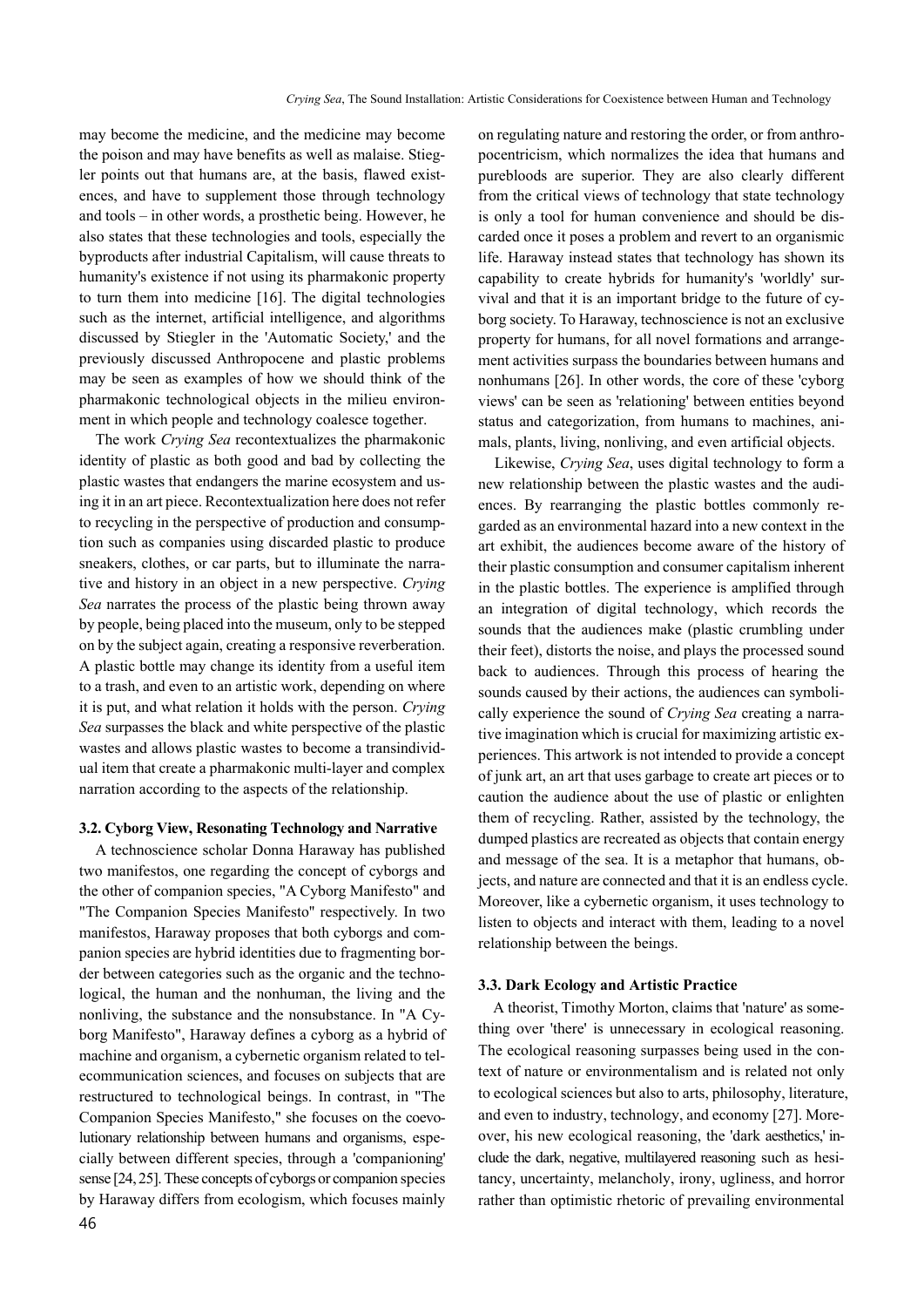ideology. In the end, ecology is about how we can all coexist, in which entities are connected. Morton's mesh concept refers to this interconnection, where within the broad mesh of links, everything is connected strangely, and we will experience a profound encounter with other entities when we are aware of such [28]. People often recognize the imminent danger of the detrimental effects of environmental pollution and climate change and begin to feel depressed and helpless because the size of environmental problems is overwhelming. Through dark ecology, Morton emphasizes that dark experiences such as depression and loneliness are symptoms of an in-depth connection. Along with Stiegler's pharmakon view that poison needs to be turned into medicine and Haraway's view of establishing relationships surpassing the species barrier, Morton's perception of the mesh through dark ecology shares a view on interconnectivity, coexistence through relationships, not exclusion.

Morton especially repeatedly refers to art as a proper form to practice ecological reasoning. The same applies to Haraway's 'storytelling'; the experimental, open, and radical characteristics of the arts are the most suitable form to the complex and multi-layered narratives. The peculiar sounds created by the plastic, audience, and computer in *Crying Sea* disturbs and interferes with the conventional perspective that hails nature from 'that side' and condemns the almighty industrial Capitalism. As a matter of fact, *Crying Sea* is an amalgamation of noisiness, dirtiness, fear, and amusement. Some may hear a cautionary warning by the sea for plastic pollution, and others a cry of agony. Some may feel disgusted walking on a heap of trash, while others may feel remorse for an insensible use of plastic. Some may enjoy the computer sounds generated and play along with the sound. If people first felt dismal experiencing the darkness, then began to be puzzled, and finally ended the exhibition enjoying the interaction with the artwork, then it is presumable that the audience had experienced Morton's claimed process of dark ecology, which begins with depression, then mysteriousness, and ends with sweetness [28].

## **IV. CONCLUSION**

Focusing on the rising Anthropocene discourse, this exploratory research investigates the relationship between humanity, technology, and nature through the analysis of a sound art installation created by the author. *Crying Sea* is an interactive sound installation that uses plastic wastes personally collected from the shore near the exhibition to represent the sound of the sea crying through digital technology. In analyzing this artwork, three theories from technological, philosophical, and ecological backgrounds were used; specifically, Stiegler's pharmakon, Haraway's cyborg, and Morton's dark ecology. From this exploratory analysis, we were able to make several conclusions on technology (Fig. 3).

One is that technology is not a subject of pessimism or optimism. Like 'pharmakon,' it could be healing but also damaging, productive, and yet destructive. The other is that the border between technology and humans also has become crumbled, and that 'hybrid humans' that enhance their senses through technology and machines as 'cyborgs' are all linked to and commune with living and nonliving, material and nonmaterial entities. Lastly, technology and its byproducts are ultimately creating a collapse in the geosystem, but 'dark ecology' internalizes the melancholy and searches sweetness within it. A common factor revealed from all three theories, when reflected upon the *Crying Sea*, is interconnectivity and interrelationship. *Crying Sea* uses technological equipment and plastic waste to connect the audience to the sea. The animistic narrative and audible energy of 'the cry of the sea' connect the humans, technology, and nature, thereby producing resonance.

Humans, animals, plants, microorganisms, and artificial and technological objects coexist in a cyclic, recursive, and interconnected manner. Humankind's industrial capitalist system has ignored the concept of coexistence and has brought on problems such as environmental pollution, climate changes, disease spread, ecosystem destruction, and resource depletion, alerting us all. Haraway claims that the 'trouble' accompanied by coexistence should be accepted and lived with [29]. The current crisis is a 'trouble' that humanity has brought upon itself and simultaneously a 'trouble' for an Earth system to maintain balance. Meaning all entities in the ecosystem coexist in a cyclical and interconnected manner as they or we transform to acquire balance. Acknowledging the history and cycle of the plastic bottles that we use and discard and considering both the



Fig. 3. interconnectivity and interrelationship between human, nature, objects, technology, and narrative from the analysis of *Crying Sea* based on three philosophical views.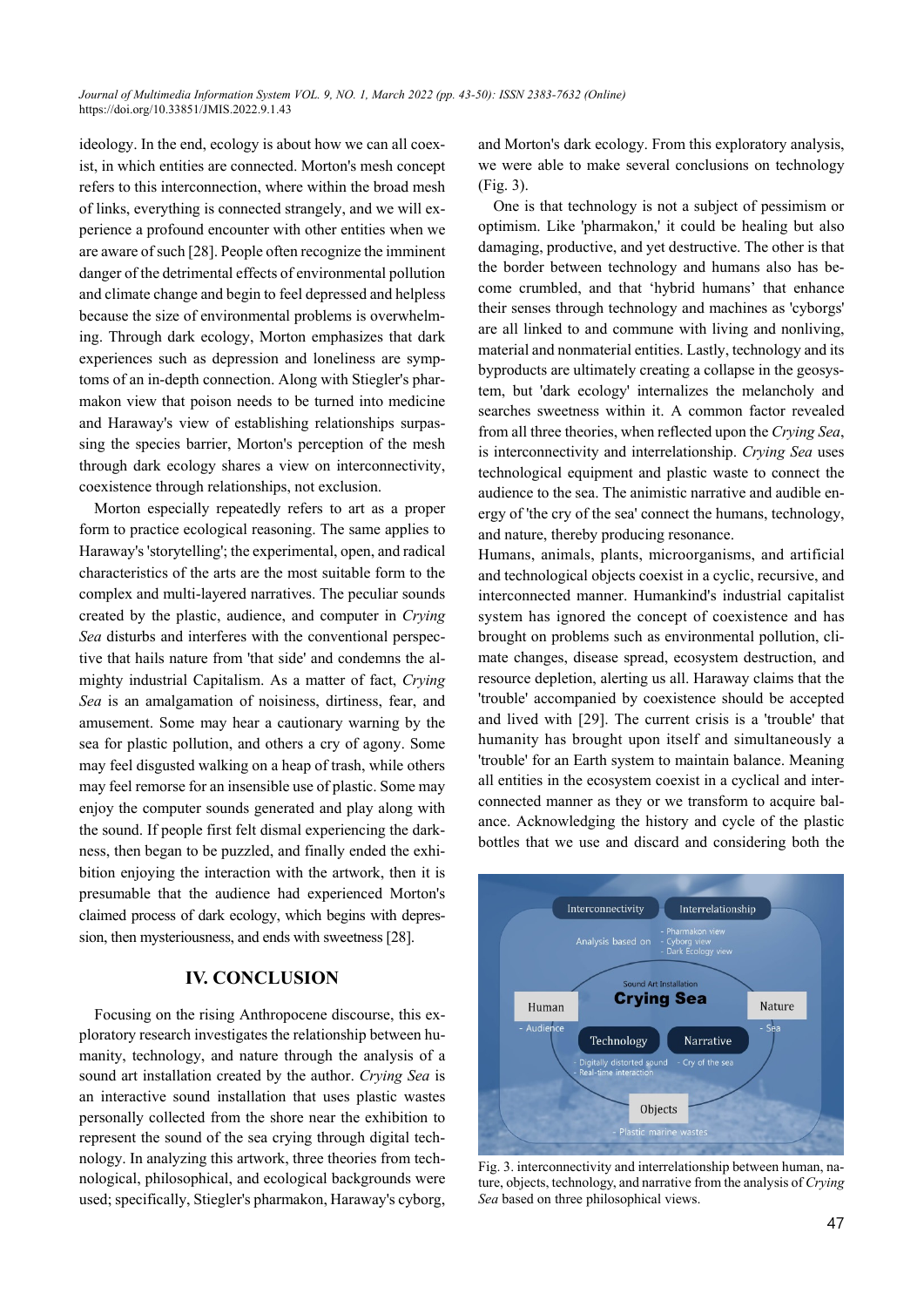pros and cons of all the technology that we use daily may be inconvenient and uncomfortable, but it is mandatory to establish a desirable balance.

According to a statistician Hans Rosling, many people have an extremely negative perspective toward global problems and crises. He argues that they are clamoring for things to worsen, referring to an intuitive worldview driven by irrational instincts such as a gap instinct, negativity instinct, and urgency instinct, rather than using data, or statistics. He then suggests that we hold onto the fact that it is bad, but it is getting better. What it means to get better is not "don't worry" or "you don't have to care," but that you have to keep both mindsets that the situation can be bad and simultaneously good [8]. Similar to this Rosling's perspective, the three preceding theorists Stiegler, Haraway, and Mortonconsistently argue the importance of awakening consciousness for a better world that is not buried in either positivity or negativity.

The sound installation *Crying Sea* also provides such ambivalent artistic experiences and feelings of connectedness with another beings using interactive technology. In the exhibition, the sound that the audiences are making, directly related to their movements, may act as simple entertainment for those who are naïve, while for those who are not may induce dark and uncanny feelings awakening the consciousness toward a global problem. Some may experience embarrassment while some may play with that embarrassment. In the *Crying Sea*, humans, technology, and nature are all intertwined, provoking the coexistence of melancholy and amusement, production and destruction, waste and art. The interrelations of various beings endlessly transform, ultimately into a direction to achieve balance. In order for that to happen, sometimes positivity may be necessary, and sometimes negativity may, but an artistic approach is potentially a proper way to express this paradox.

In this presented research work, we analyzed sound artwork using digital technology to demonstrate the intertwined relationship between artistic creation and technology and their philosophical implications. As Stiegler mentioned, aesthetics in modern society is increasingly associated with creating and modifying the relationship to technology [30]. Today, arts practitioners are expected to take hybrid roles not only as artists but also as engineers and scientists. Under these issues, our paper proposes conceptual viewpoints for an interdisciplinary discussion and expansion of media arts and the philosophy of technology.

## **ACKNOWLEDGEMENT**

This work was supported by Global Research Network program through the Ministry of Education of the Republic of Korea and the National Research Foundation of Korea (NRF-Project number).(NRF-2017S1A2A2041837).

#### **REFERENCES**

- [1] P. J. Crutzen and E. F. Stoermer, "The anthropocene," *Global Change Newsletter*, *International Geosphere– Biosphere Programme (IGBP),* no. 41, pp. 17-18, 2000.
- [2] J. Zalasiewicz, M. Williams, C. N. Waters, and A. D. Barnosky, and P. Haff, "The technofossil record of humans, "*The Anthropocene Review*, vol. 1, no.1, pp. 34- 43, 2014.
- [3] J. W. Moore, "The capitalocene, Part I: on the nature and origins of our ecological crisis," *The Journal of Peasant Studies*, vol. 44, pp. 594-630, 2017.
- [4] D. Haraway, "Anthropocene, capitalocene, plantationocene, chthulucene: Making kin." *Environmental Humanities,* vol. 6, pp. 159-165, 2015.
- [5] E. Altvater, E. C. Crist, D. Haraway, D. Hartley, C. Parenti, and J. McBrien, *Anthropocene or Capitalocene?: Nature, History, and the Crisis of Capitalism*, Pm Press, 2016.
- [6] B. Stiegler, *The Neganthropocene*, Open Humanities Press, 2018.
- [7] L. Woynarski, "Towards radical coexistence in the city: Performing the bio-urban in Bonnie Ora Sherk's the farm and Mierle Laderman Ukeles's flow city," *Performance Research*, vol. 25, no. 2, pp. 126-133, Feb. 2020.
- [8] The Dark Mountain Project, https://bit.ly/34oSF43.
- [9] J. Litman-Cleper, "Earth-centered communication technology: Lichen as a model interface," *Leonardo*, vol. 54, no. 5, pp. 1-8, 2021.
- [10] S. Zizek, *Pandemic! 2: Chronicles of a Time Lost*. Polity Press, 2021.
- [11] H. Rosling, A. R. Rönnlund, and O. Rosling, *Factfulness: Ten Reasons We're Wrong about the World and Why Things Are Better than You Think*, Flatiron Books, 2020.
- [12] C. Moore, *Plastic Ocean: How a Sea Captain's Chance Discovery Launched a Determined Quest to Save the Oceans*, Penguin, 2011.
- [13] P. L. Corcoran, C. J. Moore, and K. Jazvac, "An anthropogenic marker horizon in the future rock record," *GSA Today*, vol. 24, no. 6, pp. 4-8, 2014.
- [14] P. Yoldas, Visual Essay based on the Speculative Design Project Ecosystems of Excess, April 2018, https:// www.kabk.nl/en/lectorates/design/ecosystem-of-excess
- [15] K. Schaag, "Plastiglomerates, microplastics, nanoplastics: Toward a dark ecology of plastic performativity," *Performance Research*, vol. 25, no. 2, pp. 14-21, Jun. 2020.
- [16] B. Stiegler, *What Makes Life Worth Living: On Pharmacology*. Cambridge: Polity, 2013.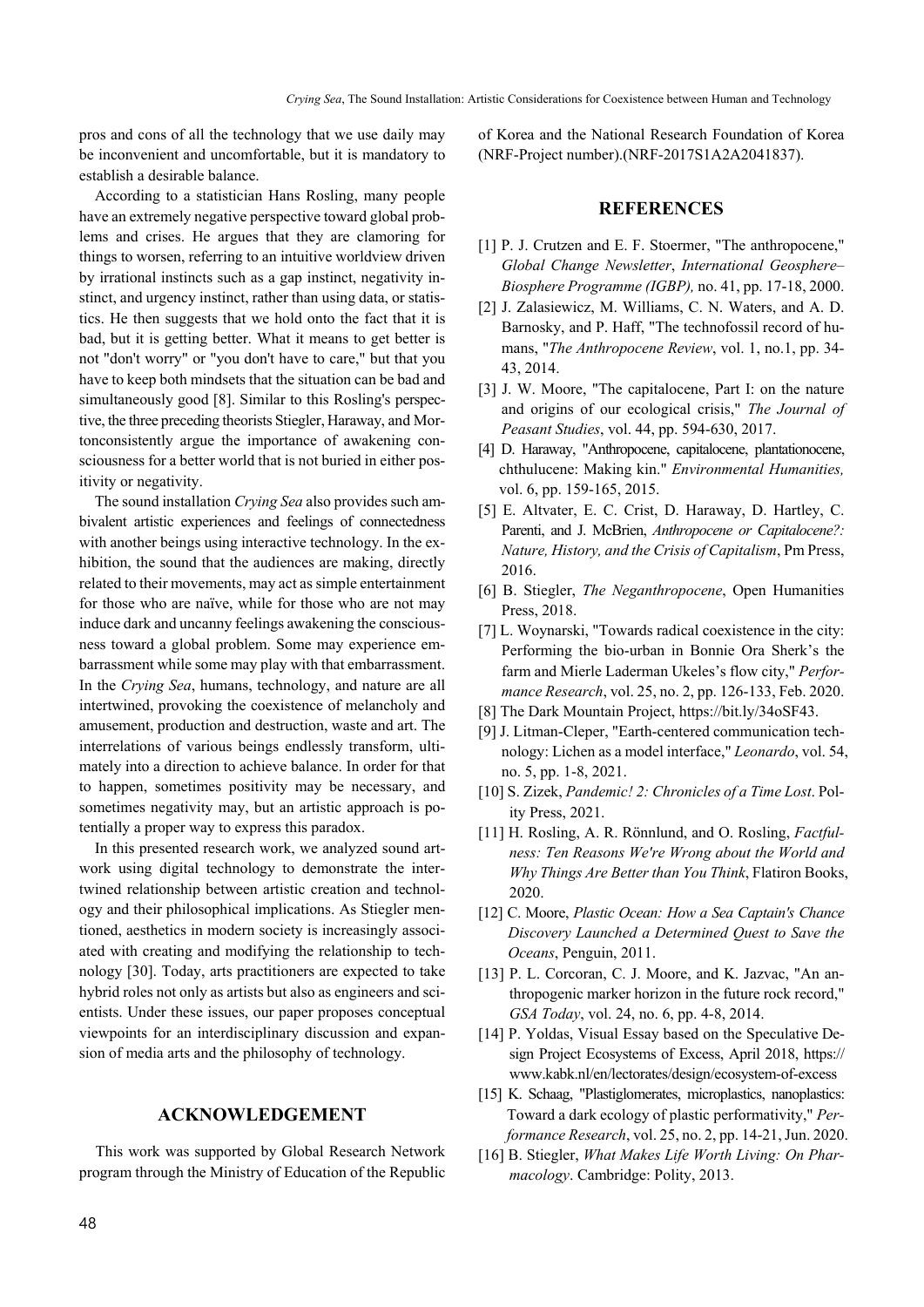*Journal of Multimedia Information System VOL. 9, NO. 1, March 2022 (pp. 43-50): ISSN 2383-7632 (Online)* https://doi.org/10.33851/JMIS.2022.9.1.43

- [17] G. Canguilhem, *Knowledge of Life,* New York: Fordham UP, 2008.
- [18] G. Simondon, *On the Mode of Existence of Technical Objects.* Minneapolis: Univocal Publishing, 2017*.*
- [19] S. Mills, "Simondon and big data," *Journal of Media and Communication*, vol. 6, pp. 34-43, 2015.
- [20] G. Simondon, *Individuation in Light of Notions of Form and Information*. University of Minnesota Press, 2020.
- [21] B. Stiegler, *The Fault of Epimetheus. Vol. 1 of Technics and Time*. Stanford, CA: Stanford University Press, 1998.
- [22] M. O'Gorman, "Bernard Stiegler's pharmacy: A conversation," *Configurations,* vol. 18, pp. 459-476, 2010.
- [23] S. Park, "Political economics of technological object and digital milieu: the joining of technology and culture research with Gilber Simondon," *Culture and Politics*, vol. 3, pp. 155-173, 2016.
- [24] D. Haraway, "A Cyborg manifesto: Science, technology, and socialist-feminism in the late 20th century," *The International Handbook of Virtual Learning Environments*, pp. 117-158, 2006.
- [25] D. Haraway, *The Companion Species Manifesto: Dogs, People, and Significant Otherness*. Chicago: Prickly Paradigm Press, 2003.
- [26] S. Franklin, "Staying with the Manifesto: an interview with Donna Haraway," *Theory, Culture & Society*, vol. 34, pp. 49-63, 2017.
- [27] T. Morton, *Ecology without Nature: Rethinking Environmental Aesthetics*. Harvard University Press, 2007.
- [28] T. Morton, *Dark Ecology: For a Logic of Future Coexistence*. Columbia University Press, 2016.
- [29] D. Haraway, *Staying with the Trouble: Making Kin in the Chthulucene*. Duke University Press, 2016.
- [30] N. Fitzpatrick, N. O'Dwyer, and M. O'Hara, *Aesthetics, Digital Studies and Bernard Stiegler*. Bloomsbury Publishing USA, 2021.



## **AUTHORS**

**Jungsun Park** graduated from the Seoul National University, Korea and the Stuttgart State Academy of Art and Design, Germany, majoring sculpture, and was awarded MS and PhD degrees in the department of Graduate School of Culture Technology from Korea Advanced Institute of Science and Technology studying virtual space and interactive art. Her research interests include the

creation of virtual spaces and complicated artistic experiences by digital technology.



**Hyeongseok Wi** graduated from the Hanyang University, Korea and was awarded MS and PhD degrees in the department of Graduate School of Culture Technology from Korea Advanced Institute of Science and Technology studying network analysis of artistic relations and identity. His research interests include analyzing cultural behaviors in social media.



**Sungwoo Park** has received his BA degree from SungKyunKwan University, Korea and an MA, Mphil, PhD degree from San Francisco State University and University of London, Goldsmiths. From September 2014, he joined the Department of Global Media and Communication Arts at Woosong University, Korea where he is currently a professor and department chair.

From 2017 to 2021, he is serving as a PI of the research project 'The Internet of Other's Thing: Dealing with the Pathologies of a Digital World' funded by National Research Foundation of Korea. His research interests include cultural studies, philosophy of technology, and critical media studies.